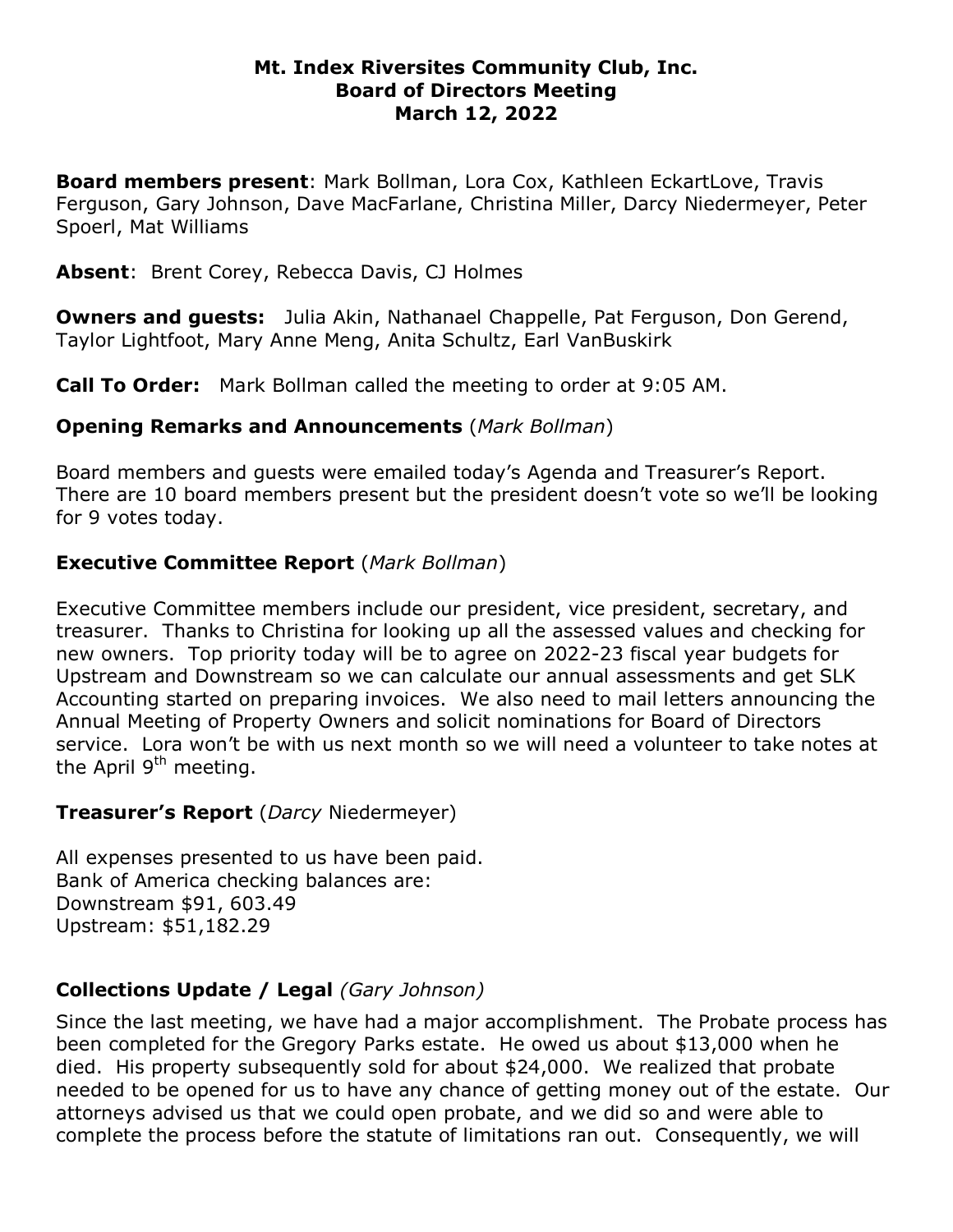receive all of the money we are owed for assessments and legal fees. The balance will go to the State of Washington.

### **Roads Downstream** (*Mat Williams*)

Mat Williams said Downstream roads are good now. There are a few potholes.

## **Roads Upstream** *(Dave MacFarlane)*

Paul filled potholes with the tractor and used the grader from Highway 2 to Alder Loop Road. He also removed a large spruce tree that fell across Wits End Road.

### **Green Gate** *(Mark Bollman)*

Mark reported that Universal Equipment replaced the relay switch to the magnet lock and it's fine now. We ordered a new beeper too.

### **Other Reports & Information** *(one minute, please)*

No other Reports or Information.

### **Priority Business**

Mark Bollman: *"Move to approve the February meeting minutes as posted on the web site."*  The motion was unanimously approved.  $Yes - 7$  $No - 0$ 

Abstain – 2 (Dave and Peter were absent in February)

#### Gary Johnson: *"Motion to approve the Ingress and Egress Easement Agreement for Parcel No. 27102800200100 for the price of \$30,000 as presented by the law firm of Helsell Fetterman."*

The motion was unanimously approved.  $Yes - 9$ No - 0

### **New Business**

2022-23 Assessment: Darcy provided a worksheet detailing expenses and income for the last completed four quarters. It was agreed that for fiscal year 05/01/22 - 04/30/23 assessments for Upstream should not exceed \$148,033 and Downstream should not exceed \$68,313. Mark and Darcy will work with downstream board members to work out more details and report back via email.